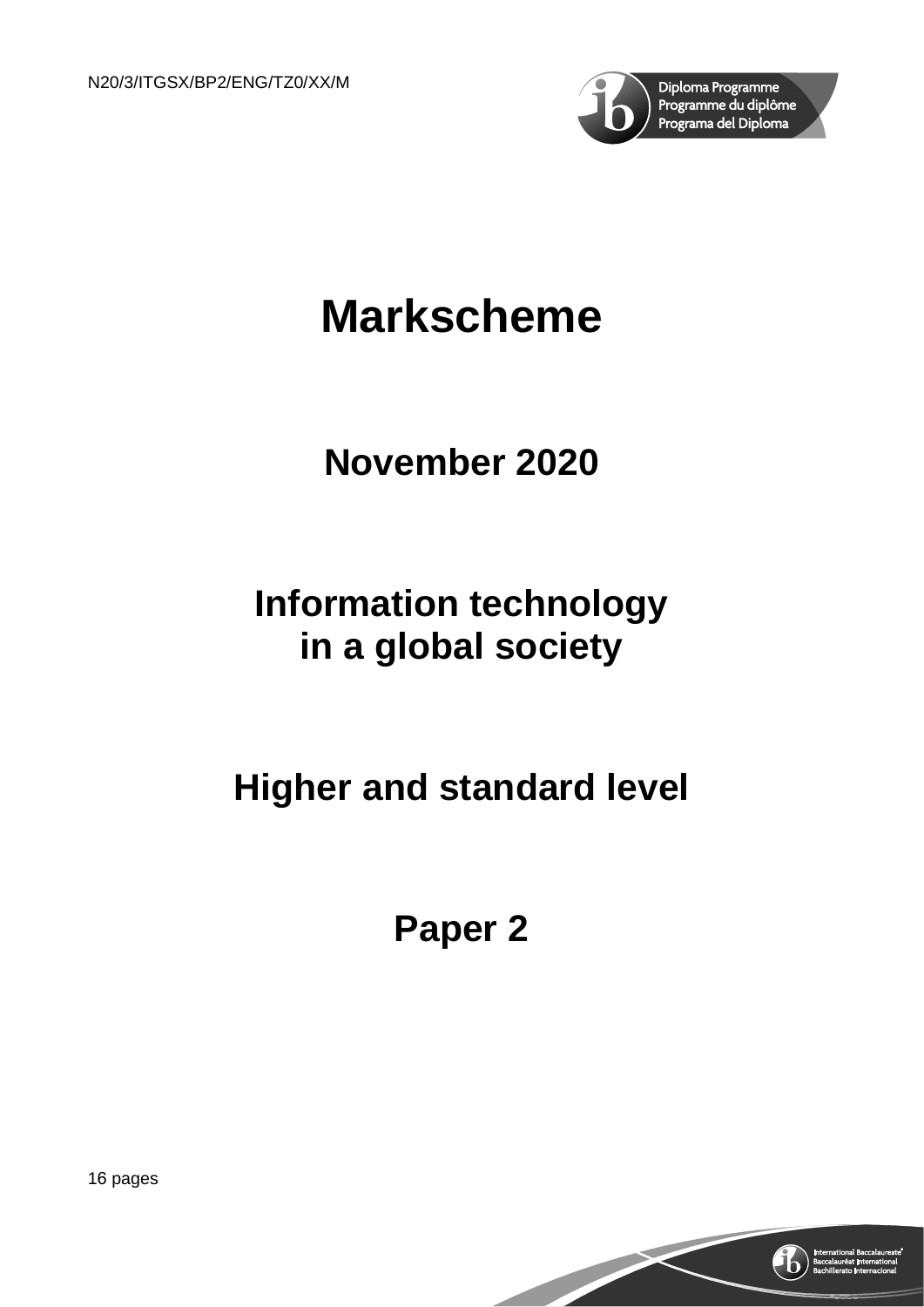No part of this product may be reproduced in any form or by any electronic or mechanical means, including information storage and retrieval systems, without written permission from the IB.

Additionally, the license tied with this product prohibits commercial use of any selected files or extracts from this product. Use by third parties, including but not limited to publishers, private teachers, tutoring or study services, preparatory schools, vendors operating curriculum mapping services or teacher resource digital platforms and app developers, is not permitted and is subject to the IB's prior written consent via a license. More information on how to request a license can be obtained from https://ibo.org/become-an-ib-school/ib-publishing/licensing/applying-for-a-license/.

Aucune partie de ce produit ne peut être reproduite sous quelque forme ni par quelque moyen que ce soit, électronique ou mécanique, y compris des systèmes de stockage et de récupération d'informations, sans l'autorisation écrite de l'IB.

De plus, la licence associée à ce produit interdit toute utilisation commerciale de tout fichier ou extrait sélectionné dans ce produit. L'utilisation par des tiers, y compris, sans toutefois s'y limiter, des éditeurs, des professeurs particuliers, des services de tutorat ou d'aide aux études, des établissements de préparation à l'enseignement supérieur, des fournisseurs de services de planification des programmes d'études, des gestionnaires de plateformes pédagogiques en ligne, et des développeurs d'applications, n'est pas autorisée et est soumise au consentement écrit préalable de l'IB par l'intermédiaire d'une licence. Pour plus d'informations sur la procédure à suivre pour demander une licence, rendez-vous à l'adresse suivante : https://ibo.org/become-an-ib-school/ib-publishing/licensing/applying-for-a-license/.

No se podrá reproducir ninguna parte de este producto de ninguna forma ni por ningún medio electrónico o mecánico, incluidos los sistemas de almacenamiento y recuperación de información, sin que medie la autorización escrita del IB.

Además, la licencia vinculada a este producto prohíbe el uso con fines comerciales de todo archivo o fragmento seleccionado de este producto. El uso por parte de terceros —lo que incluye, a título enunciativo, editoriales, profesores particulares, servicios de apoyo académico o ayuda para el estudio, colegios preparatorios, desarrolladores de aplicaciones y entidades que presten servicios de planificación curricular u ofrezcan recursos para docentes mediante plataformas digitales— no está permitido y estará sujeto al otorgamiento previo de una licencia escrita por parte del IB. En este<br>enlace encontrará más información sobre cómo solicitar una licencia: enlace encontrará más https://ibo.org/become-an-ib-school/ib-publishing/licensing/applying-for-a-license/.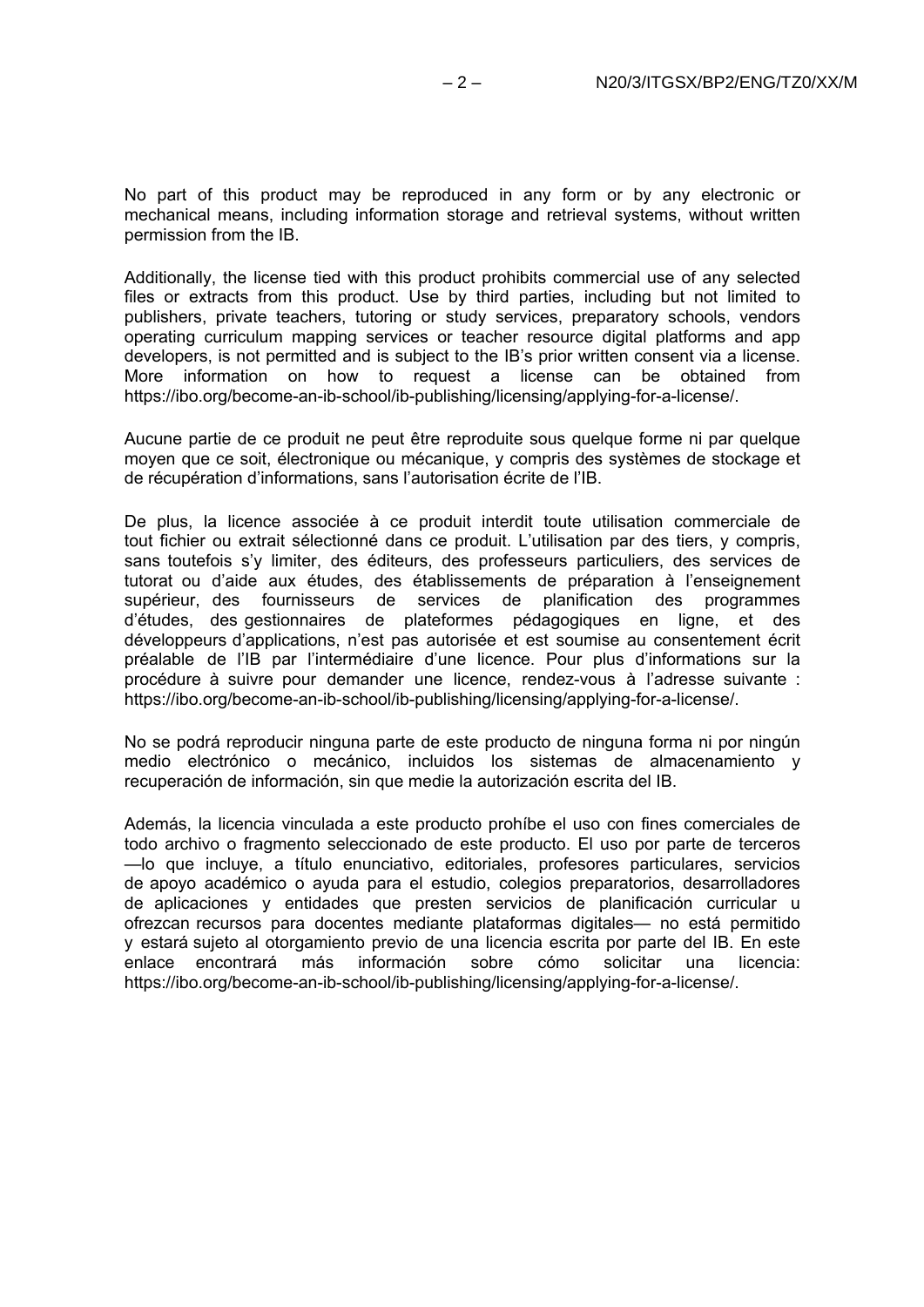#### **Critical Thinking – explanation, analysis and evaluation**

These trigger words often signal critical thinking. The bold words are the key terms in the various criteria.

**Explanation** – *Because, as a result of, due to, therefore, consequently, for example*

**Analysis** – *Furthermore, additionally, however, but, conversely, likewise, in addition, on the other hand, whereas*

**Evaluation** ؘ– *My opinion, overall, although, despite, on balance, weighing up*

#### **Using assessment criteria for external assessment**

For external assessment, a number of assessment criteria have been identified. Each assessment criterion has level descriptors describing specific levels of achievement, together with an appropriate range of marks. The level descriptors concentrate on positive achievement, although for the lower levels failure to achieve may be included in the description.

Examiners must judge the externally assessed work at SL and at HL against the four criteria (A–D) using the level descriptors.

- The same assessment criteria are provided for SL and HL.
- The aim is to find, for each criterion, the descriptor that conveys most accurately the level attained by the candidate, using the best-fit model. A best-fit approach means that compensation should be made when a piece of work matches different aspects of a criterion at different levels. The mark awarded should be one that most fairly reflects the balance of achievement against the criterion. It is not necessary for every single aspect of a level descriptor to be met for that mark to be awarded.
- When assessing a candidate's work, examiners should read the level descriptors for each criterion until they reach a descriptor that most appropriately describes the level of the work being assessed. If a piece of work seems to fall between two descriptors, both descriptors should be read again and the one that more appropriately describes the candidate's work should be chosen.
- Where there are two or more marks available within a level, examiners should award the upper marks if the candidate's work demonstrates the qualities described to a great extent. Examiners should award the lower marks if the candidate's work demonstrates the qualities described to a lesser extent.
- Only whole numbers should be recorded; partial marks, that is fractions and decimals, are not acceptable.
- Examiners should not think in terms of a pass or fail boundary, but should concentrate on identifying the appropriate descriptor for each assessment criterion.
- The highest level descriptors do not imply faultless performance but should be achievable by a candidate. Examiners should not hesitate to use the extremes if they are appropriate descriptions of the work being assessed.
- A candidate who attains a high level of achievement in relation to one criterion will not necessarily attain high levels of achievement in relation to the other criteria. Similarly, a candidate who attains a low level of achievement for one criterion will not necessarily attain low achievement levels for the other criteria. Examiners should not assume that the overall assessment of the candidates will produce any particular distribution of marks.
- The assessment criteria must be made available to candidates prior to sitting the examination.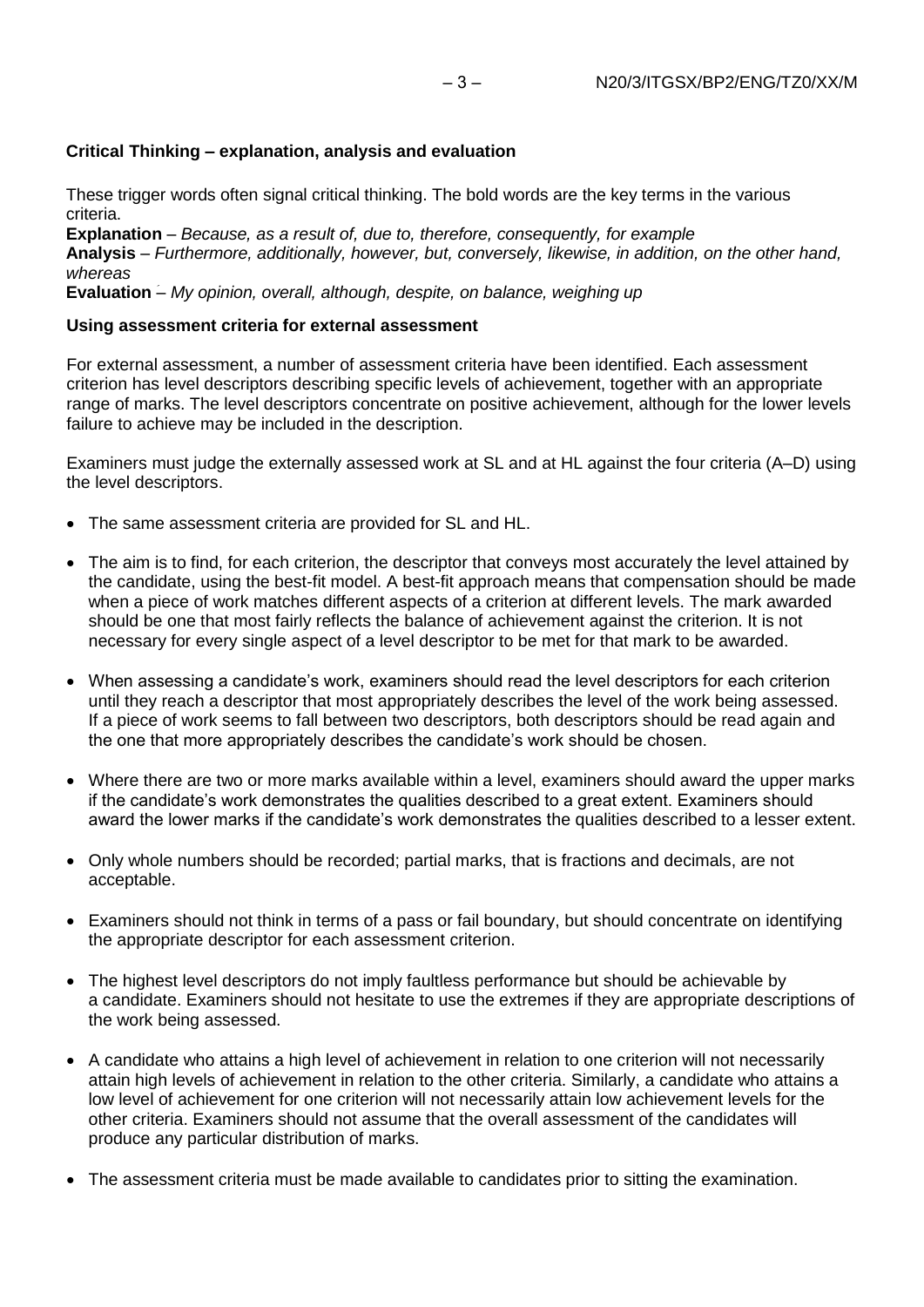## **Theme: Business and Employment**

#### **Criterion A — The issue and stakeholder(s) [4]**

**1.** (a) Describe one social/ethical concern related to the IT system in the article.

*[1]: for identification of the concern (which does not have to be explicitly named).*

#### *[2]: there needs to be an explicit description of the impact/result/consequences/effect/outcome on the employee, client, or Chief Technical Officer.*

Accept reasonable answers related to the concerns listed below, bearing in mind different scenarios related to remote access to the *E&A* company network, such as, but not limited to:

- *E&A* employees using the company laptop
- if *E&A* employees are using VPN to connect to *E&A* network.
- if *E&A* employees are using cloud services to access *E&A* network
- if *E&A* employees are using a hotspot / dongle / aircard / 3G or 4G source
- concerns related to working at a client's office, such as having to login to the client's network.

Social/ethical concerns may include the following:

#### **Security/Privacy concerns**

- Unauthorized access to private data may be possible, as the *E&A* network or the employee's network may not be secure.
- *E&A* employees may not be able to access the network and retrieve the necessary files at the client's office because of its network settings.
- Unauthorized access to private data may be possible during data transfer between the *E&A* network and the laptop.
- Remote access may involve a third party and therefore be more susceptible to abuse by hackers.
- Weak authentication requirements could lead to unauthorized access to company data.
- Personal data of employees/clients can be accessed /without permission

#### **Reliability concerns**

- Low bandwidth at a client's office or home will slow down work/may make it impossible to use some software or download large files.
- Viruses or failure of laptop the employee may not be able to rectify the problem and cannot access files.
- Unable to access the *E&A* network from a client's office so work cannot be completed.
- Employees may lose work if there is not an appropriate backup mechanism when working at a client's office or home.

#### **Policies**

• Employee awareness of issues linked to accessing the *E&A* network when working at a client's office or home – if a laptop screen is unlocked when visiting a client, anyone could access the company network and files.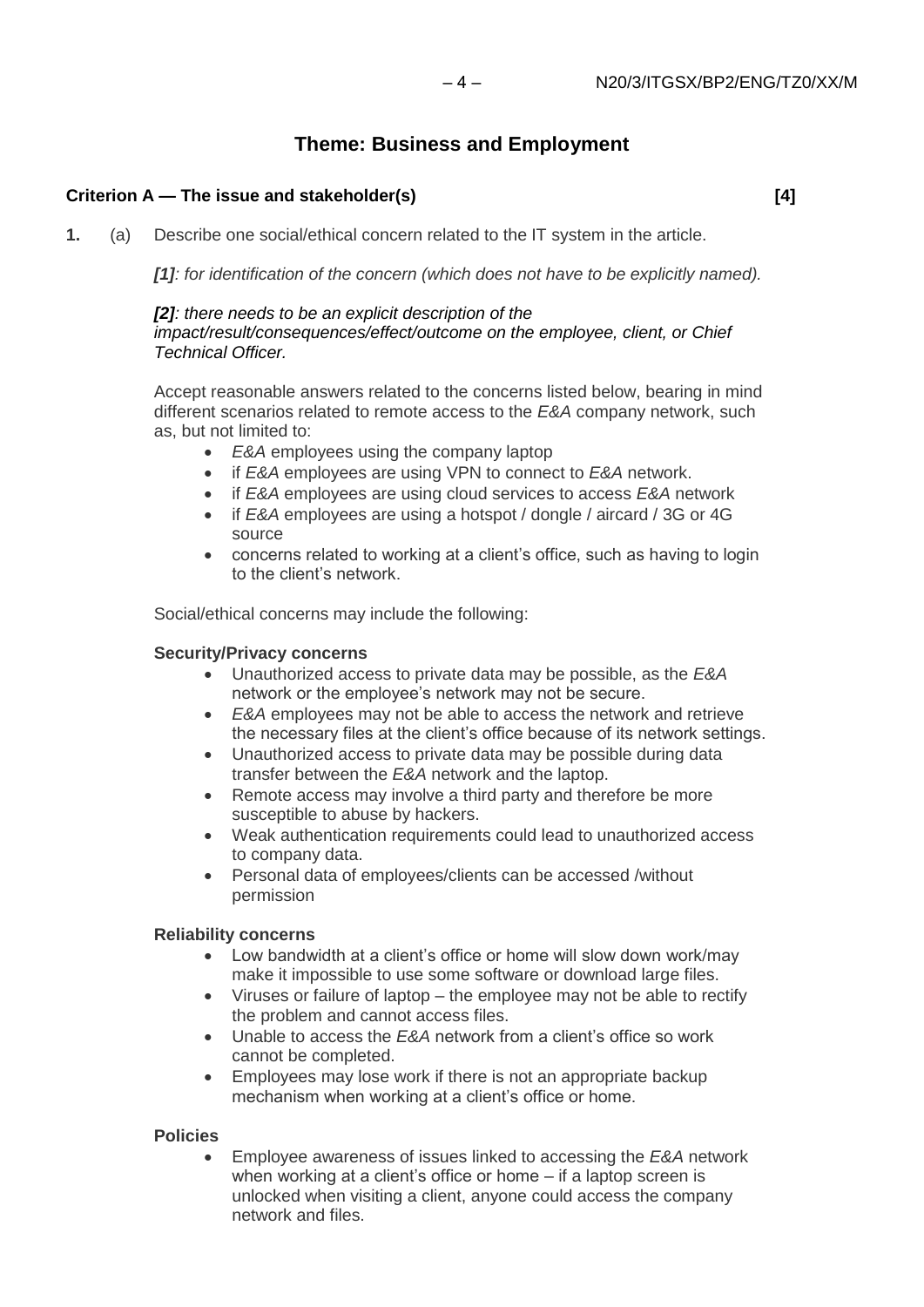(b) Describe the relationship of **one** primary stakeholder to the IT system in the article.

*[1]: Who – identification of the stakeholder.*

*[2]: What are they doing with the IT system and Where in the IT system (technical part).*

*Primary stakeholders may include the following:*

- *E&A* managers, who must provide a laptop to their employees to access E&A network from their client's office.
- Employees of *E&A*, who need to access the company network and/or specialized software outside the Head Office.
- Chief Technical Officer (CTO) / management at *E&A*, who have to find a solution to access the *E&A* network off site.
- Clients who must allow *E&A* employees to access their company network by logging in through the client's WiFi/network.
- Clients use the IT system to work with the employees of E&A to review the designs and then produce their products.

| <b>Marks</b> | <b>Level descriptor</b>                                                                                                                                               |
|--------------|-----------------------------------------------------------------------------------------------------------------------------------------------------------------------|
| 0            | The response does not reach a standard described by the descriptors below.                                                                                            |
|              | Either an appropriate social/ethical concern or the relationship of one primary<br>stakeholder to the IT system in the article is identified.                         |
| 2            | Either an appropriate social/ethical concern or the relationship of one primary<br>stakeholder to the IT system in the article is described or both are identified.   |
| 3            | Either an appropriate social/ethical concern or the relationship of one primary<br>stakeholder to the IT system in the article is described; the other is identified. |
| 4            | Both an appropriate social/ethical concern and the relationship of one primary<br>stakeholder to the IT system in the article are described.                          |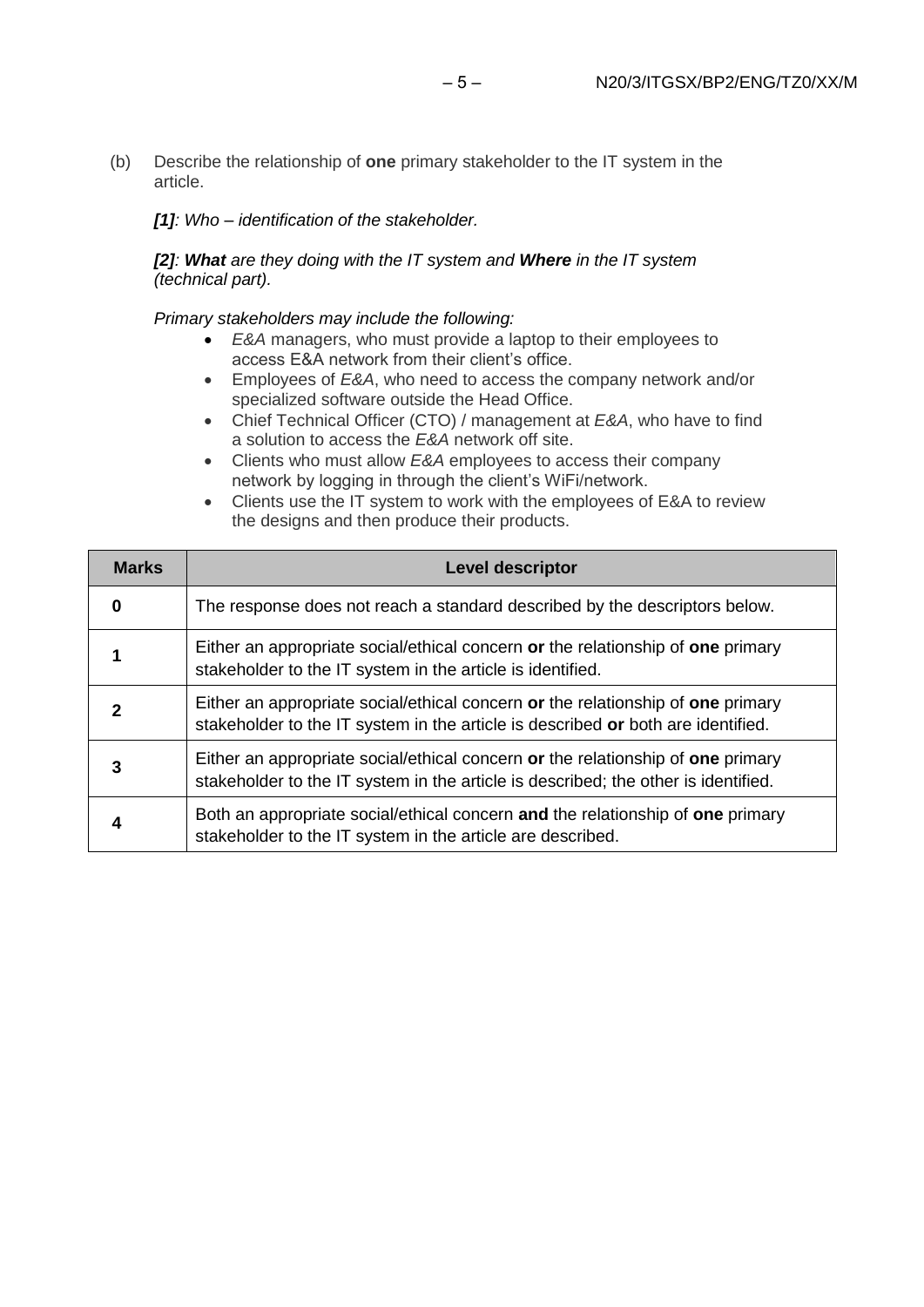## **Criterion B — The IT concepts and processes [6]**

**2.** (a) Describe, step-by-step, how the IT system works. IT system: Remote access to (implies; and use of files/software on) the *E&A* company network.

> *[1]: the student may show some understanding of the process but not in a step by step approach – using the information in the article and possibly some steps missing.*

*[2]: the student is able to provide a logical, step-by-step account using the information in the article but lacks some details. It must contain at least two major steps from the article. No developments present. Best fit if contains developments/information beyond the article but not in step by step.*

[3]: the student is able to provide a step-by-step account which may be detailed. *It must contain at least two technical developments beyond the article in two of the major steps.*

*[4]: at least four technical developments beyond the article, in two or more of the major steps.*

*Accept reasonable answers related to the steps in different scenarios related to the remote access to the E&A network, such as, but not limited to:*

- E&A employees using the company laptop
- if E&A employees are using VPN to connect to E&A network.
- if E&A employees are using cloud services to access E&A network
- if E&A employees are using a hotspot / a dongle / aircard / 3G or 4G source
- Concerns related to employees working at a client's office, such as having to log into a client's network.

#### *Answers provided in the article include the following:*

- Employees have a laptop.
- **E&A** has a company network.
- There is partial access to the *E&A* network the article only states that employees store PDF versions of the designs. It does not indicate how these are loaded onto the laptop.
- Designs are saved in PDF for clients.
- *E&A* uses specialized design software to develop its projects.
- Changes requested by the clients must be updated on *E&A* network.
- Employees may have problems to connect at client's offices.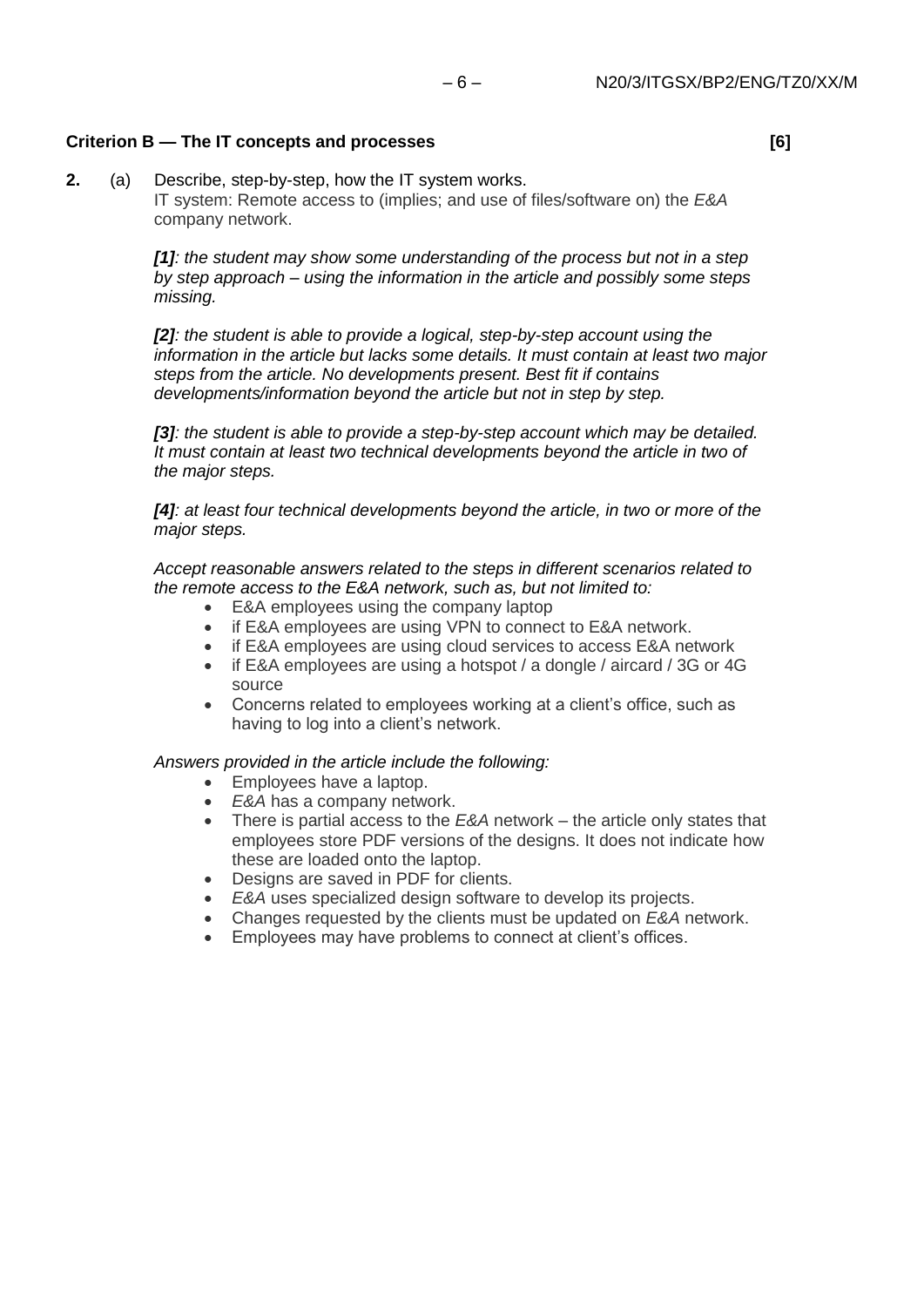*Answers with additional information to that in the article may include the following:*

*Cloud storage is not permitted by itself as the Article specifically states the files are stored on the E&A network.* 

*Cloud storage is permitted if it is accessed through the E&A network, for example, the E&A One Drive / Google Drive / other cloud storage.*

#### *Stage 1 – the employee accessing their laptop*

- Login to laptop requires providing a username and password.
- Additional authentication may be used, such as biometrics, texts, SMS.

#### *Stage 2 – connection to E&A network*

- Authentication may be required to a client's WiFi / network.
- Create a hotspot.
- Use a dongle / air card / 3G or 4G source.
- Remote desktop connection.

#### *Stage 3 – authentication on the E&A network*

- Once logged into their laptops, employees may need additional authentication to login to the *E&A* network, *e.g.* biometrics/ID and password/additional authentication step/2 way verification/challenge question
- User credentials will be matched to a record in the database to validate details.

Stage 4 – access to files and specialized software

- Accessing, saving and downloading files on the E&A network.
- Starting (may need authentication) and operating the specialised software - including access to files.
- Automatic authentication for software as logged into E&A network.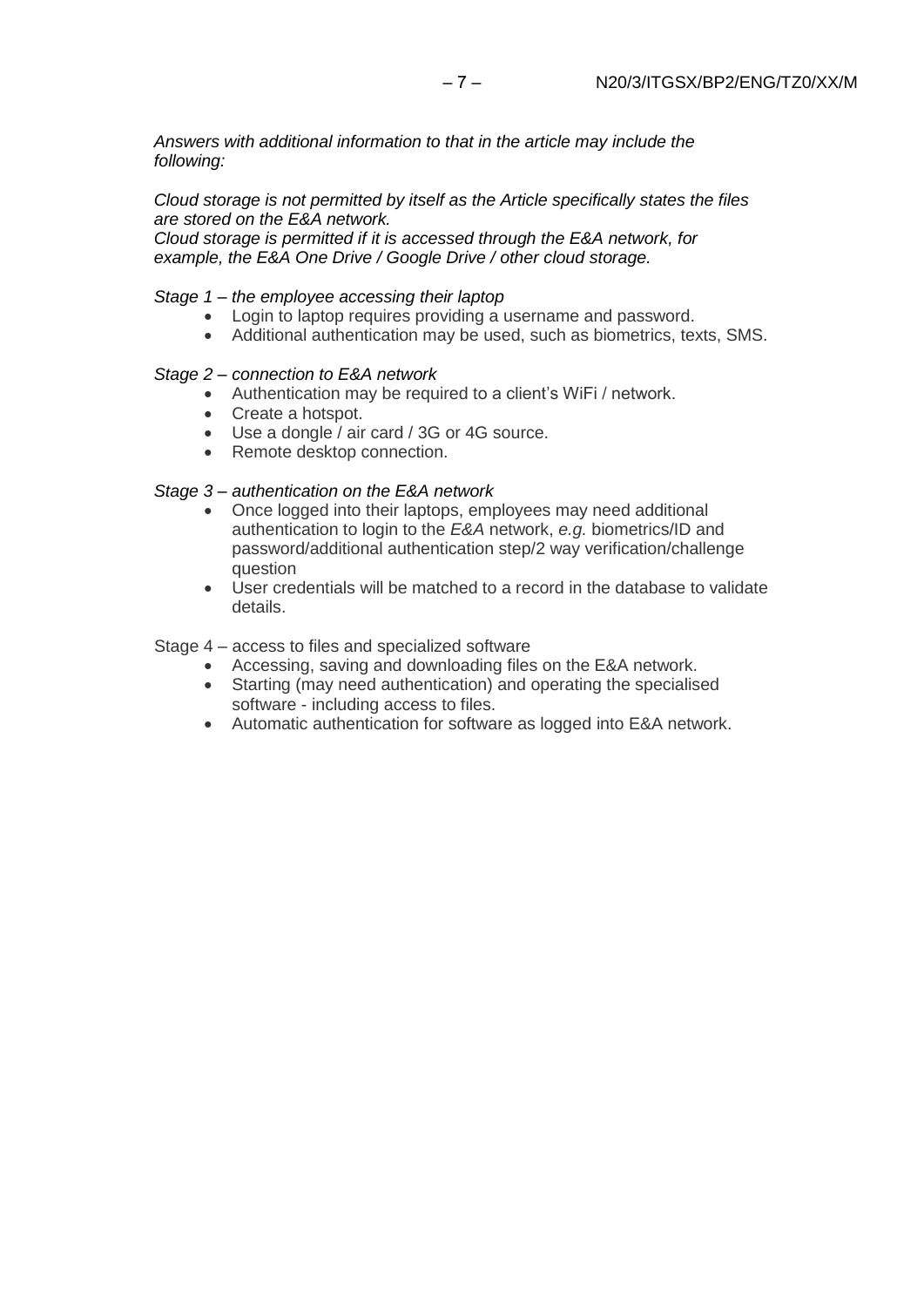(b) Explain the relationship between the IT system and the social/ethical concern described in **Criterion A**.

*Explaining the link between the concern and specific parts, or whole, of the IT system means the student must include how and why the concern has arisen from the use of the IT system. The naming of the concern identified in Criterion A may be implicit.*

*Q2(b) clearly asks for a link to Q1(a), but the link only needs to be generic – eg for a specific security concern described in Q1(a), then in Q2(b) the student can explain a security weakness without reference to the specific concern in Q1(a). If the concern addressed in Q2(a) is completely different from that in Q1(a) a link cannot be made and hence [0].*

*Q2(b) can also be related back to Q1(b) where the who and what and where of the IT system usage are described.*

*[1]: if the student identifies the relationship between the concern and the IT system. This may be a repeat/rewording, of the response to Q1(a) or lack of detail for the how and why.*

*[2]: how and why the concern can happen must be described in technical IT and ITGS terms: eg privacy: responses need to specify how (technical) the data can be accessed (similar to some of the steps for Q2(a)) and why it has been allowed to be accessed (eg lack of privacy settings).*

*Answers may include the following:*

#### **Reliability**

- The employee may not be able to connect to the E&A file server due to bandwidth issues.
- The employee may not be able to connect to the E&A file server due to login issues/firewalls/ports being closed/security settings
- Files may not be accessible due to the laptop being damaged/infected with virus/not support specialized software
- Version control as information may be located in a number of places ie laptops and server
- Version control between server and laptop may be a problem
- Continuing transferring of information between devices could lead to the hardware becoming corrupted.

#### **Security / Authentication / Privacy**

- Unauthorized access may be possible as the client's or employees network may not be secure.
- Unauthorized access may be possible during file transfer between the server and the laptop if encryption is not sufficiently strong.
- *E&A* employees may not be able to access the network at the client's office because of its network safety settings.
- *Theft of personal / corporate data due to weak security protocols leading to privacy breach.*
- Accidental/deliberate leak of personal data due to oversight or by a disgruntled employee.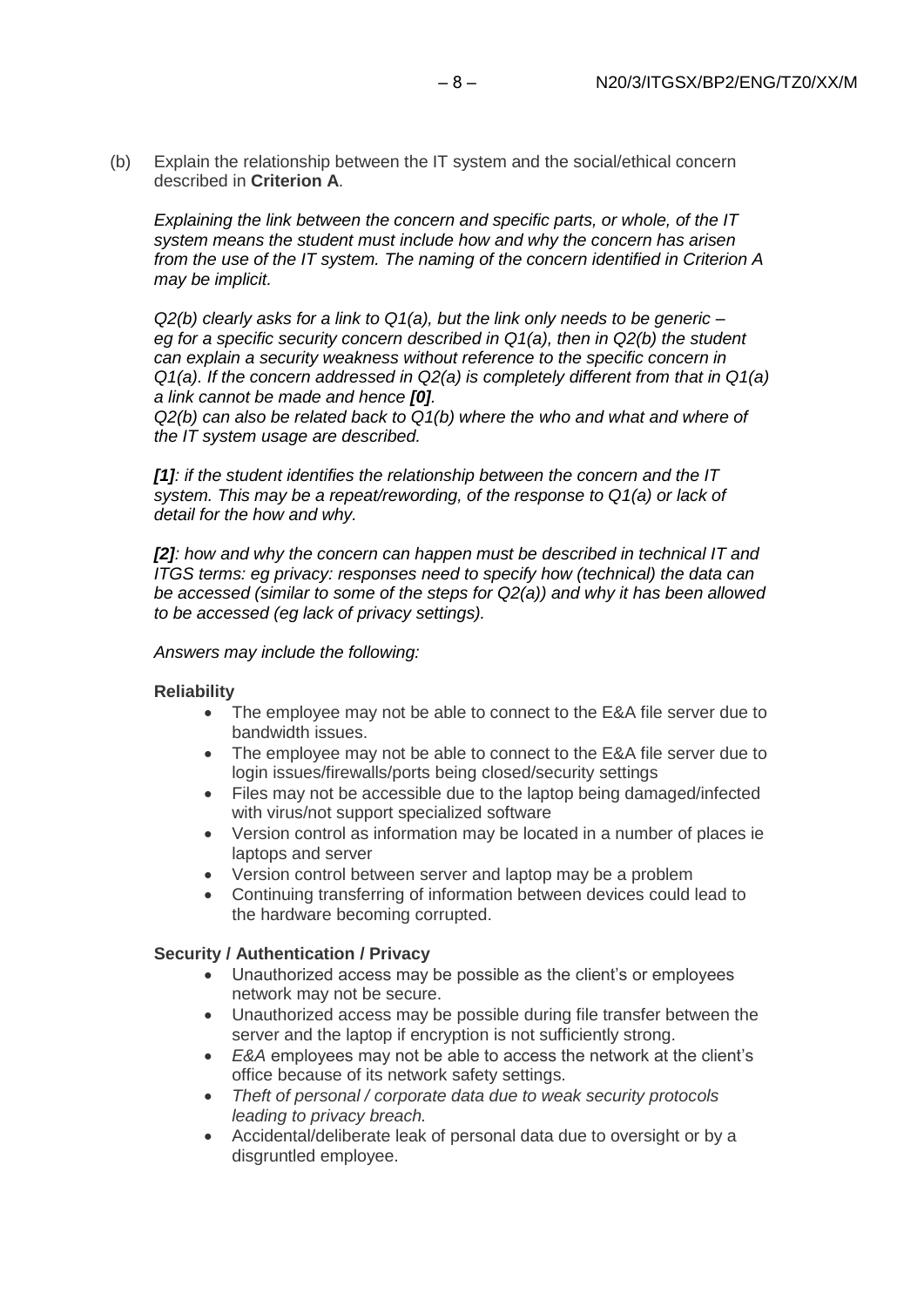#### **Backup policies**

• Employees may lose work as backing up the files may not be possible when working at a client's office.

*Candidates are expected to make reference to the relevant stakeholders, information technologies, data and processes. Candidates will be expected to refer to "how the IT system works" using appropriate IT terminology.*

| <b>Marks</b> | <b>Level descriptor</b>                                                                                                                                                        |
|--------------|--------------------------------------------------------------------------------------------------------------------------------------------------------------------------------|
| 0            | The response does not reach a standard described by the descriptors below.                                                                                                     |
| $1 - 2$      | There is little or no understanding of the step-by-step process of how the<br>IT system works and does not go beyond the information in the article.                           |
|              | The major components of the IT system are identified using minimal technical<br>IT terminology.                                                                                |
| $3 - 4$      | There is a description of the step-by-step process of how the IT system works<br>that goes beyond the information in the article.                                              |
|              | Most of the major components of the IT system are identified using some<br>technical IT terminology.                                                                           |
|              | The relationship between the IT system referred to in the article and the<br>concern presented in criterion A is identified, with some use of<br>ITGS terminology.             |
| $5 - 6$      | There is a detailed description of the step-by-step process that shows a clear<br>understanding of how the IT system works that goes beyond the information in<br>the article. |
|              | The major components of the IT system are identified using appropriate<br>technical IT terminology.                                                                            |
|              | The relationship between the IT system referred to in the article and the<br>concern presented in criterion A is explained using appropriate<br>ITGS terminology.              |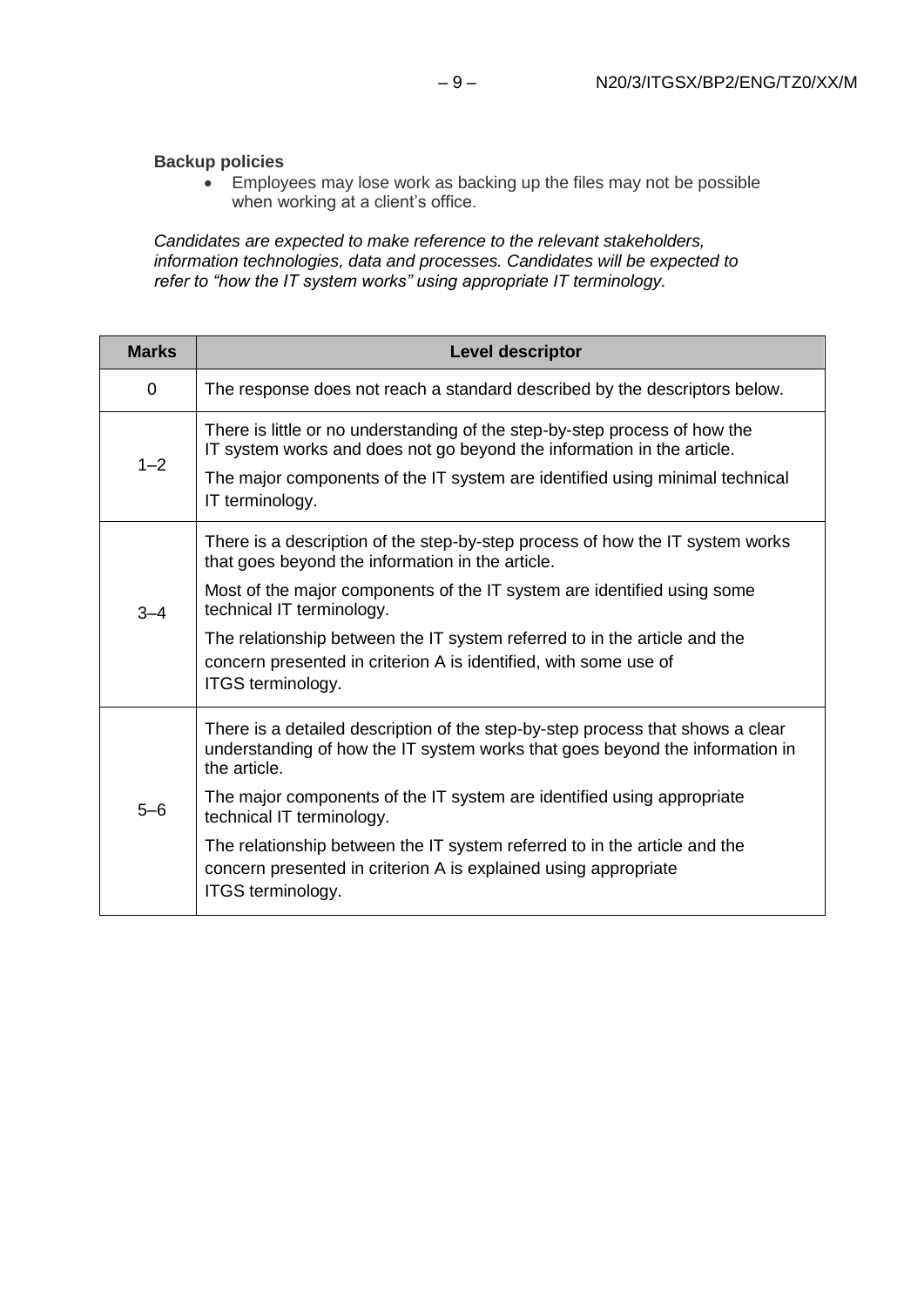## **Criterion C — The impact of the social/ethical issue(s) on stakeholders [8]**

**3.** Evaluate the impact of the social/ethical issues on the relevant stakeholders.

*Marking is to be done holistically focusing on determining the correct markband and then the level in the markband using the guidelines attached to each markband.*

*Impact = result/consequence/effect/outcome on stakeholder – positive and negative*

*The evaluation should focus on the overall impact on all the stakeholders mentioned discussing the balance between the positive and negative impacts.*

*At least two stakeholders are required for entrance into the top markband – in this case perhaps the employee and the client(s).*

*[1]: one or two impacts identified.*

*[2]: more than two impacts described of either type – positive or negative.*

*[3]: analysis by structure – division into groups eg positive/negatives and/or various Stakeholders.*

*[4]: at least two negative and one positive impact for at least two stakeholders in order to provide a balanced analysis in the top markband. Only one stakeholder analysed or unbalanced analysis maximum of [4], eg the impacts on only the employee or only on negative impacts only.*

*[5]: Must include some linking analytical connections (between positive/negatives, various stakeholders, various issues) and/or and added evaluative comments about the implications for stakeholders.*

*[6]: Fully analysed and evaluated. Significant analytical connections and evaluation comments require clear evidence of additional thinking beyond descriptions and structure.*

*[7–8]: a conclusion backed by direct reference to the impacts described is needed and not just a repetition or summary – it needs to be argued based on the evidence.*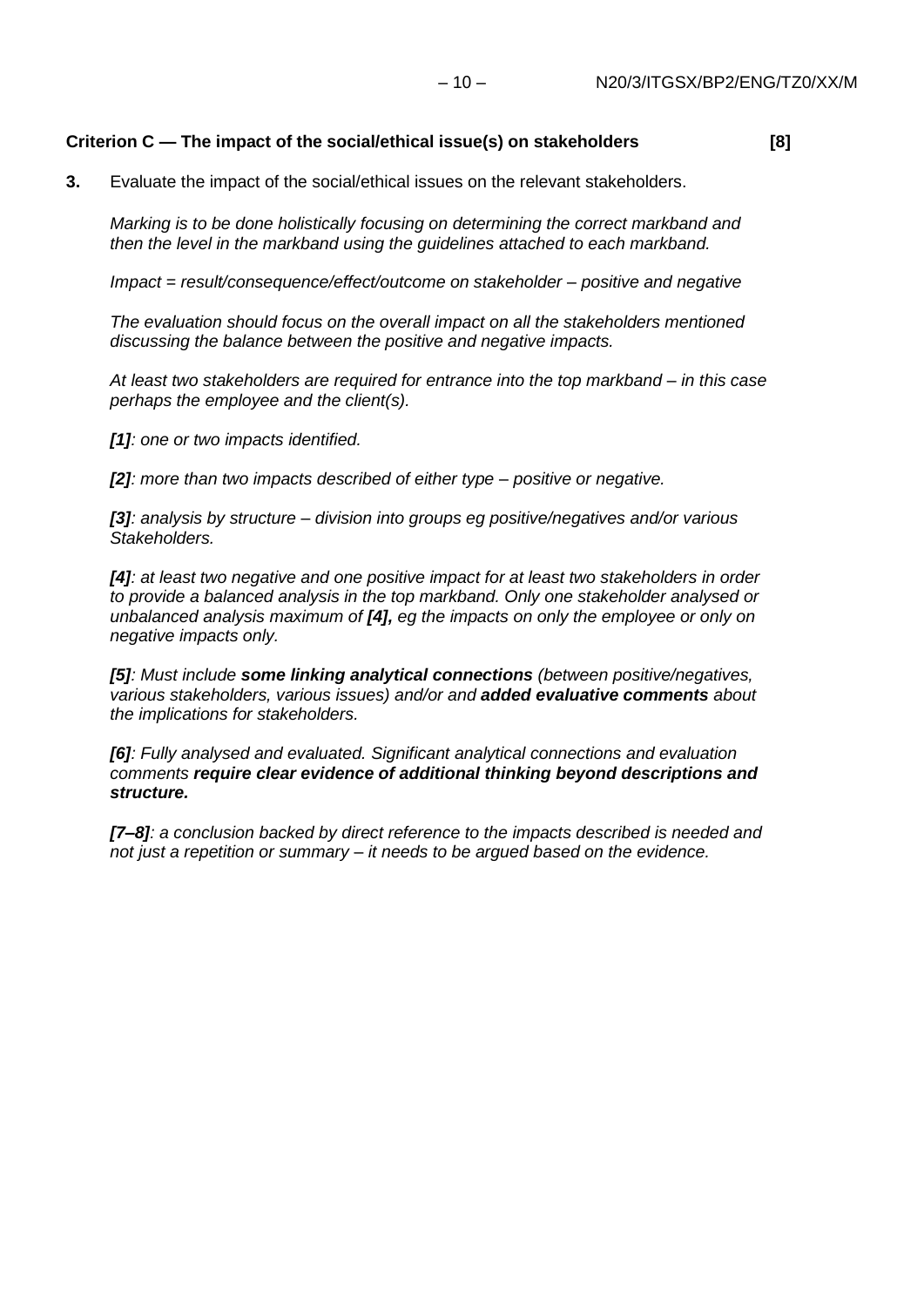#### *Answers may include the following:*

*The focus of the response can be on either working from home benefits and issues, as well as the issues and benefits from working with the E&A system including the files and design software. The working from home focus may include more positive and negatives than are included here.*

#### *E&A* **managers**

#### *Positive impacts*

- May engender a culture of trust and autonomy for employees.
- Provide a better service to clients as they will not need to come to *E&A* Head Office.
- Better service to clients as employees have flexible working hours.
- No need to invest in more licenses of CAD software.
- More control of the changes made on client's design as updates on CAD files can only be done at the Head Office and may require pre-authorization from *E&A* managers.
- Control of client's final designs.
- Less risk of having CAD files corrupted or hacked as they are not tampered online.

#### *Negative impacts*

- Not being able to directly supervise employees.
- May require upgrading of laptops to support specialized software.
- May require more licenses of specialized software if it is to be loaded on employee's laptops.
- Concerns that trade secrets may be compromised as employees may be off the network and unable to be monitored.
- Security issues if the company network is compromised.
- Extra training may be needed for employees to use remote access/understand security issues/backup work and ensure version control.
- Cost to train employees to be able to work remotely.
- Must provide employees with reliable Internet connection off-site such as highspeed bandwidth plans, investments on a dongle / air card / 3G or 4G source.
- Risk of not having the latest version of client's design if employees fail in updating client's design files.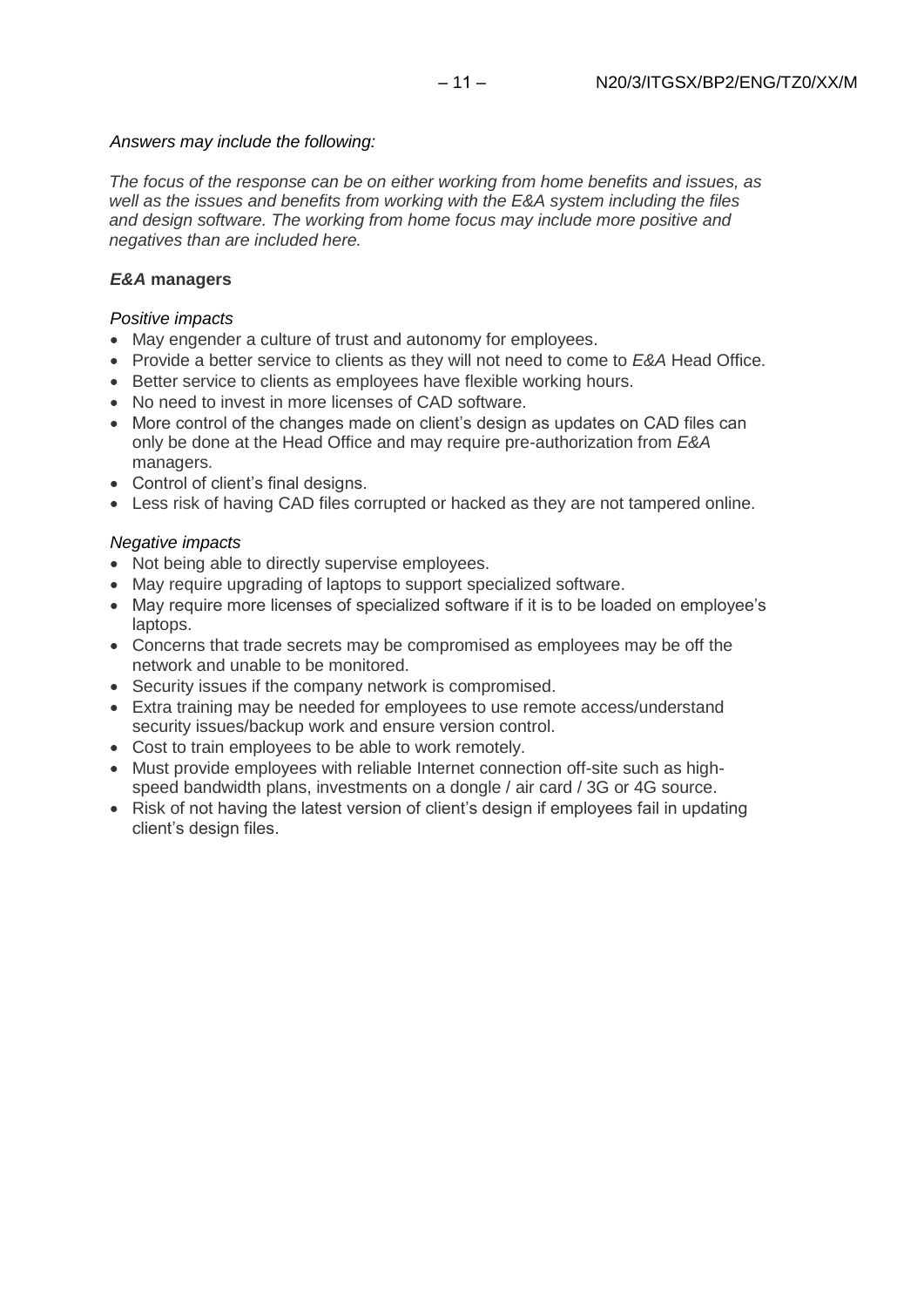## *E&A* **employees**

### *Positive impacts*

- Cost savings as no commuting costs.
- Able to work more flexibly.
- May engender a culture of trust and autonomy for employees.
- Being near to clients help focus on clients projects and needs.
- Easier to do their jobs as they can access all the company files/don't need to carry all the files with them.

## *Negative impacts*

- Lack of collaboration with colleagues, not getting expert advice / not harnessing the benefits of collective intelligence.
- May lead to more work being carried out at inconvenient times.
- May not feel confident in dealing with IT issues remotely remote access will be more complicated than accessing pdf files on the laptop.
- Isolation as not having the support of more experienced colleagues.
- May not be able to access the resources due to bandwidth issues / authentication/ firewall issues at home/client's network.
- Having to update changes made on the PDF versions on the client's design at *E&A* file network.
- Having to go through multiple authentication steps to reach *E&A* network (authenticate to log on: laptop; client's network/WiFi and on *E&A* network).
- Frustration to have to work on a PDF version of the designs.
- Frustration of not having access to the specialized software thus not being able to make changes to the design in real time.

#### **Clients**

#### *Positive impacts*

- Convenience, the *E&A* employee can come to their home / site to see the project for real.
- Secure as the designs are being viewed in a private space.
- Not having to commute to *E&A* head office to discuss their projects.
- Confidence that their building designs are safe as *E&A*'s network controls access to client's final designs and they are not tampered online.

#### *Negative impacts*

- Home/client's network may not be able to access the *E&A* file server.
- Not having broad bandwidth may hinder communication/access to *E&A* network.
- Not having access to multiple *E&A* employees to brainstorm projects.
- Frustration at not being able to view changes to the design in real time.
- Having to share their private or office network/WiFi sharing password/authentication details.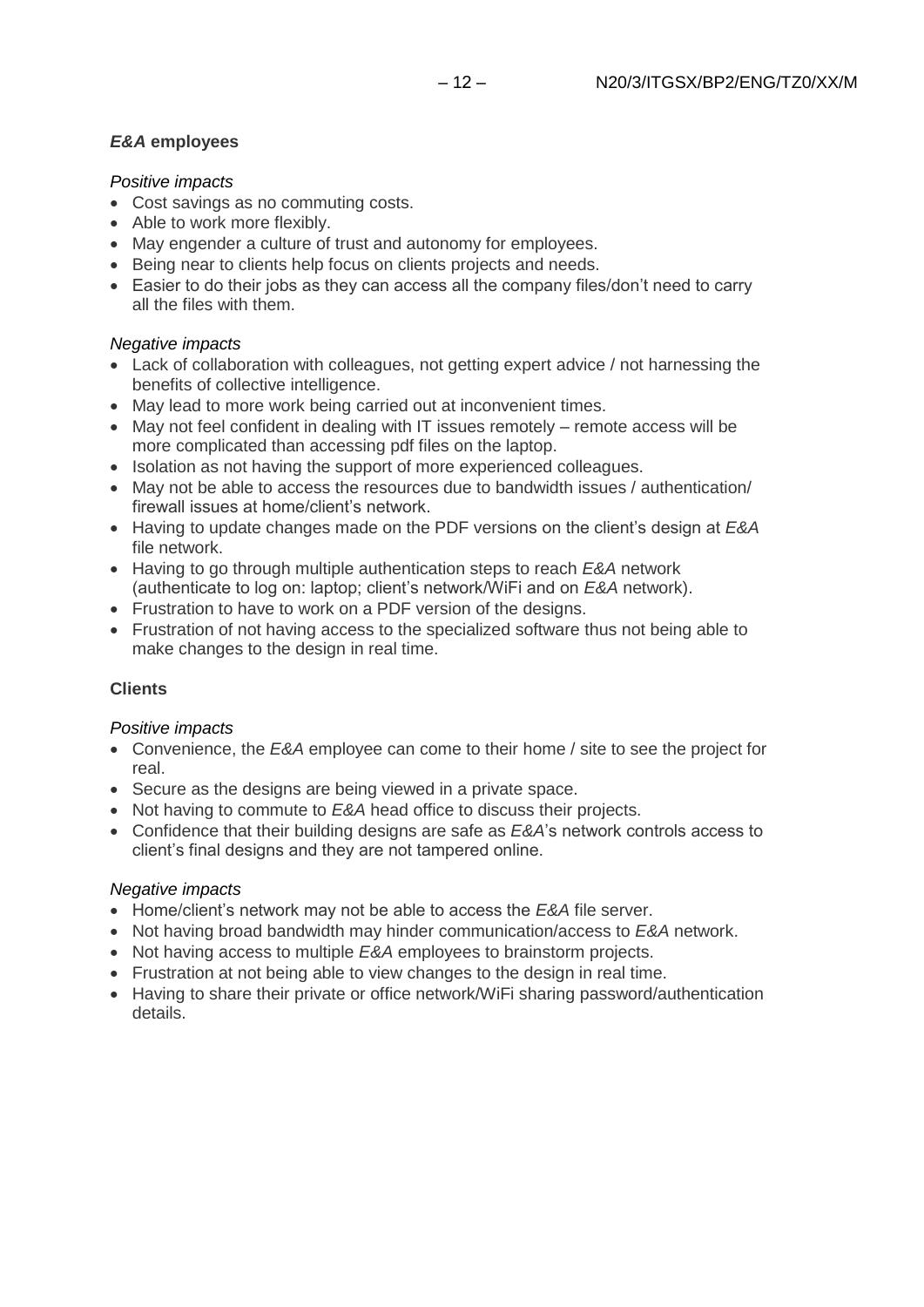#### *Positive impacts*

- May only be required to work on laptops when necessary.
- May free up internal bandwidth within the *E&A* Head Office.

#### *Negative impacts*

- Might need to give extra technical support to employees working remotely from home or at clients' offices.
- Employees may expect technical support at home after hours/weekends.
- Lack of f2f contact with employees may mean that problems escalate unnecessarily.
- Security issues may increase the workload
- Having to authorize all laptops to access *E&A* network, dealing with connection problems at client's office, and making sure that the changes requested by the clients are updated on the CAD software and on *E&A* network.

| <b>Marks</b> | <b>Level descriptor</b>                                                                                                                                                                                                                                                 |
|--------------|-------------------------------------------------------------------------------------------------------------------------------------------------------------------------------------------------------------------------------------------------------------------------|
| 0            | The response does not reach a standard described by the descriptors below.                                                                                                                                                                                              |
| $1 - 2$      | The impact of the social/ethical issues on stakeholders is described but not<br>evaluated. Material is either copied directly from the article or implicit references<br>are made to it.                                                                                |
| $3 - 5$      | The impact of the social/ethical issues on stakeholders is partially analysed, with<br>some evaluative comment. Explicit references to the information in the article<br>are partially developed in the response. There is some use of appropriate ITGS<br>terminology. |
| $6 - 8$      | The impact of the social/ethical issues on stakeholders is fully analysed and<br>evaluated. Explicit, well developed references to information in the article are<br>made appropriately throughout the response. There is use of appropriate ITGS<br>terminology.       |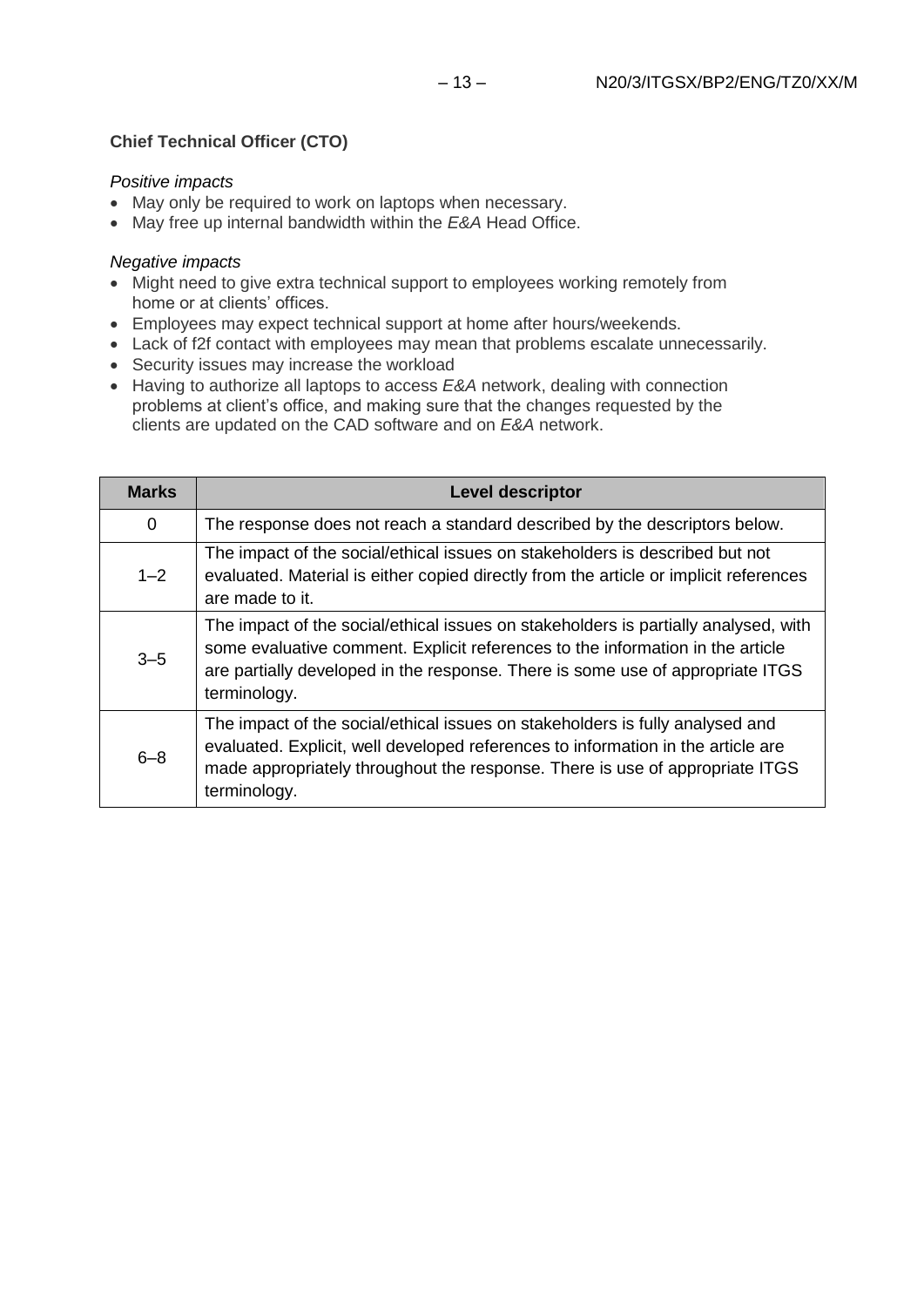#### **Criterion D — A solution to a problem arising from the article [8]**

#### **4. Evaluate one possible solution that addresses at least one problem identified in Criterion C.**

Problem must be specified here, but if this is not done here, it must be one of the impacts/problems identified in Criterion C. The **one** solution may refer to any of the problems. Mark the first solution only.

#### *[1]: solution is identified.*

*[2]: solution is described (what, who, where) and the link to article may be implicit, which could be a general description eg general policy description similar to that found in a textbook.*

*[3]: the solution is applied to the problem directly and not generally – how and why it solves the problem (first positive evaluation). The solution must be feasible and can be applied to the problem, even if not good "quality".*

*[4–5]: at least one positive evaluation and at least one negative evaluation is required. Best fit if description is limited.*

*[6]: fully evaluated strengths and weaknesses requires a balance of at least two positive and two negative evaluations.*

*[7–8]: concluding paragraph directly referencing the evaluations. Students may propose future developments in response to the evaluations, such as solution/s to the negative evaluations, as part of the conclusion – best fit applies if included instead of discussion of evaluations.*

*Best fit also applies if a student has not fully described the solution or provided the minimum four evaluations.*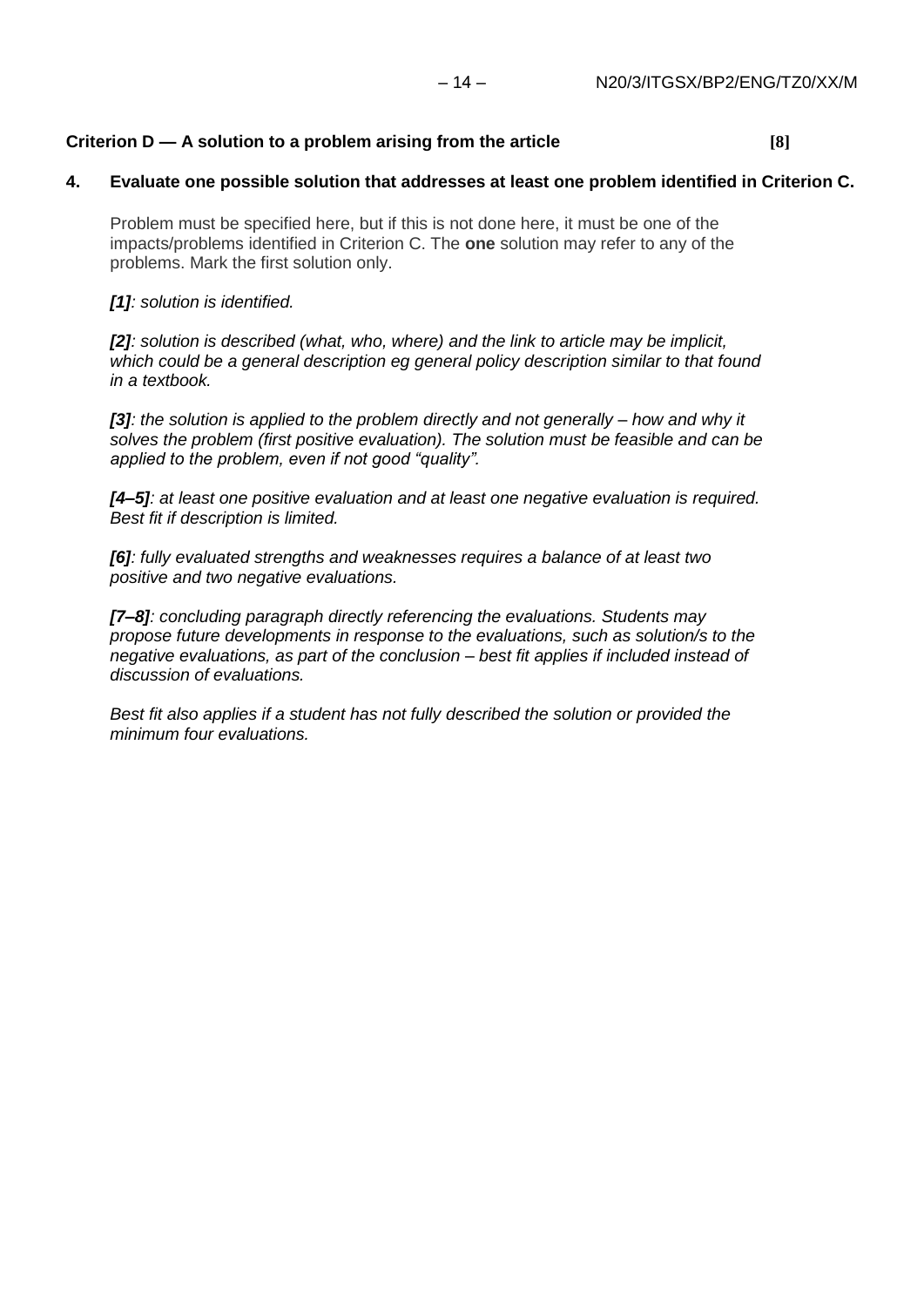## *Answers may include the following:*

## **VPN solution:**

- Access to bespoke software / company resources.
- Secure backup.
- Real-time synchronization of data.
- More reliable than cloud based.
- Set-up can be customized to meet the requirements of the *E&A* IT Department.
- Reassurance of feeling as if you are in the office, same environment, same "view" of the files.
- Most expensive and technical solution.

## **Cloud-based solutions:**

- Secure backup, but less than VPN.
- Many document types are not editable due to the need of specialized software.
- Cheaper than a VPN.
- Who owns the data, and who has access to the data.
- Setup is more generic, more straight forward.
- May have functionality that may is possible in a VPN such as alerts.

## **Upgrade of the E&A laptop:**

- Will provide access to bespoke software / company resources.
- Will not be affected by potential connectivity issues if an external Internet access is provided by the company such as a dongle / air card / 3G or 4G source.
- As the files are on a local device they will run/render more quickly using a VPN or cloud-based approach.
- More secure than cloud-based files as no third parties are involved.
- Cheaper than VPN and no third parties involved as with cloud-based solution.

## **Non-technical solution:**

- Policies to backup laptops and changes made while meeting with client.
- Education/training of employees to work remotely.
- Training to adapt to new way of working (isolated rather than communal).
- Cheapest solution.